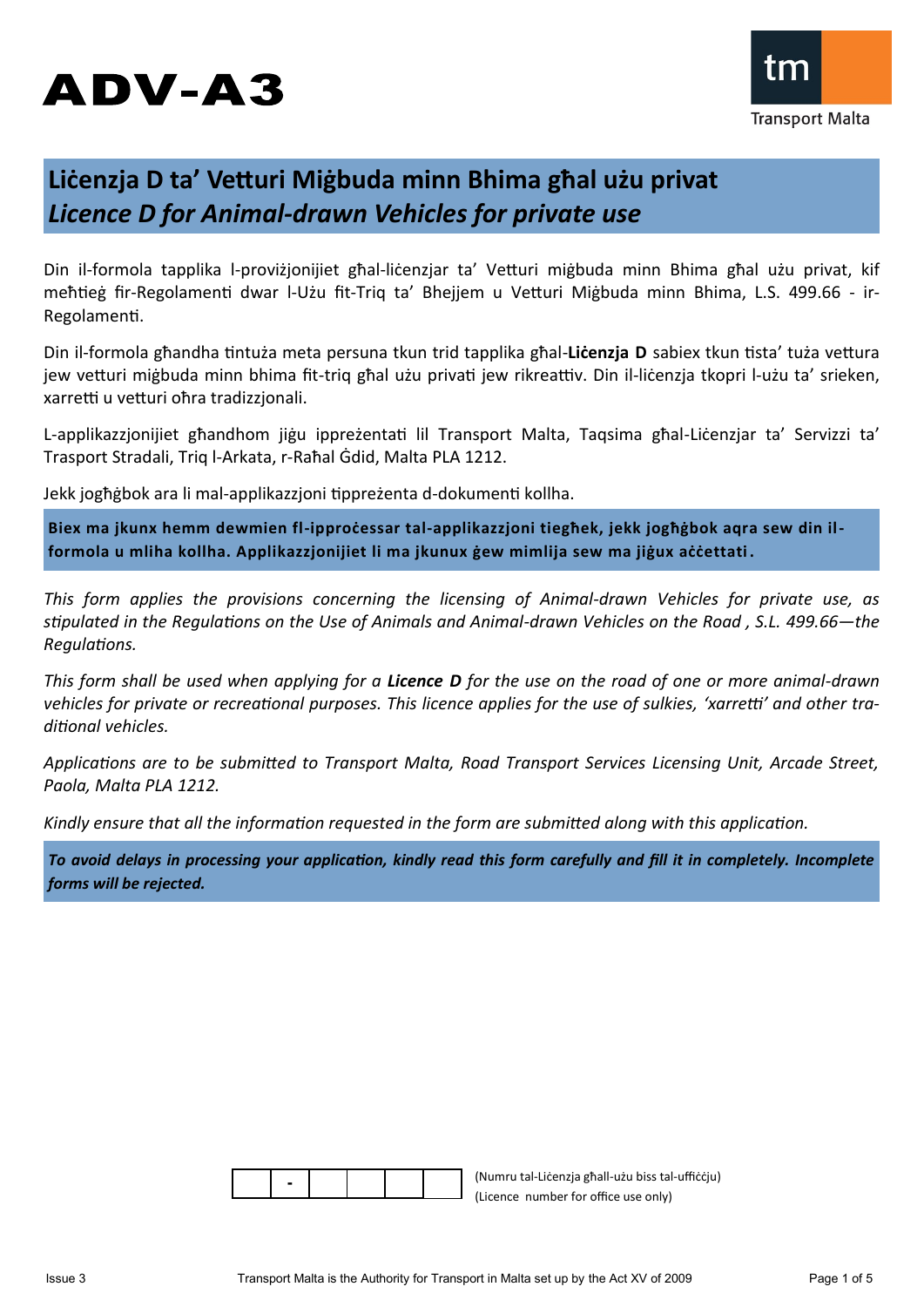## **TAQSIMA A: Tagħrif Ġenerali** *SECTION A: General Information*

Jekk jogħġbok agħżel it-tip ta' Applikant: *Please select the type of Applicant:*

Individwu jew Negozjant Waħdu *Individual or Sole Trader*

| Kumpanija |
|-----------|
| Company   |

Soċjetà bi Sħubija *Partnership*

Oħrajn (jekk jogħġbok indika hawn taħt) *Others: (please specify below)*

## **TAQSIMA B: Dettalji ta' Applikant li jkun Individwu jew Negozjant Waħdu** *SECTION B: Details of Applicant who is an Individual or a Sole Trader*

Din is-sezzjoni għandha titħalla vojta meta l-applikant ma jkunx Individwu jew Negozjant Waħdu u minflok għandha tiġi preżentata l-formola ADV-Z1.

*This section shall be left empty when the applicant is not an Individual or a Sole trader and application form ADV-Z1 shall be submitted instead .* 

| Isem Name                                                   |  |  |  |  |  |  |  |  |  |  |  |  |
|-------------------------------------------------------------|--|--|--|--|--|--|--|--|--|--|--|--|
| Kunjom Surname                                              |  |  |  |  |  |  |  |  |  |  |  |  |
| Numru tal-Karta tal-Identità<br><b>Identity Card Number</b> |  |  |  |  |  |  |  |  |  |  |  |  |
| Isem u/jew numru tad-dar<br>House Name and/or Number        |  |  |  |  |  |  |  |  |  |  |  |  |
| Triq Street                                                 |  |  |  |  |  |  |  |  |  |  |  |  |
| Lokalità Locality                                           |  |  |  |  |  |  |  |  |  |  |  |  |
| Kodići Postali Postcode                                     |  |  |  |  |  |  |  |  |  |  |  |  |
| Pajjiż Country                                              |  |  |  |  |  |  |  |  |  |  |  |  |
| Indirizz tal-email Email address                            |  |  |  |  |  |  |  |  |  |  |  |  |
| Numru tat-Telefown Telephone no.                            |  |  |  |  |  |  |  |  |  |  |  |  |
| Numru tal-Mowbajl Mobile no.                                |  |  |  |  |  |  |  |  |  |  |  |  |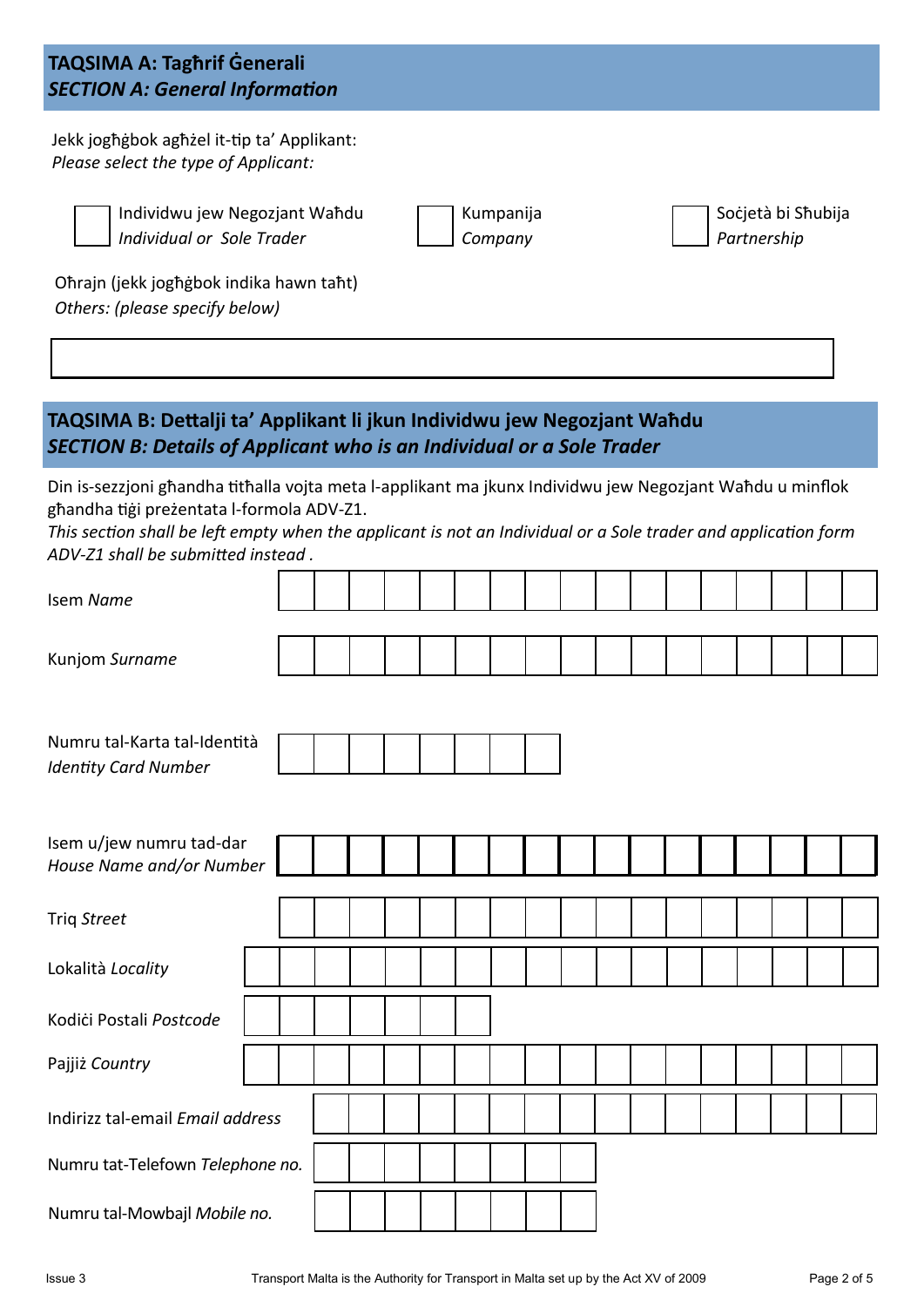## **TAQSIMA Ċ: Dettalji tal-Vetturi u Numru ta' Bhejjem** *SECTION C: Details of the Vehicles and Number of Animals*

**Ċ1 Numru u tip ta' Vetturi** *Number and type of vehicles*

**Jekk jogħġbok ikteb hawn taħt it-tip u kwantita' ta' vetturi li trid tirreġistra taħt din il-liċenzja .** *Kindly write down the type and quantity of vehicles that you intend to register under this license.*

| Tip Ta Vettura (e.ż. Serkin, xarretta)<br>Vehicle type (e.g. Sulky, xarretta) | <b>Numru</b><br><b>Number</b> |
|-------------------------------------------------------------------------------|-------------------------------|
|                                                                               |                               |
|                                                                               |                               |
|                                                                               |                               |
| ΓΟΤΑΙ                                                                         |                               |

### **Ċ2 Numru ta' Bhejjem** *Number of Animals*

**Jekk jogħġbok niżżel hawn taħt in-numru ta' bhejjem li trid tirreġistra taħt din il-liċenzja, u indika għal kemm minnhom għandek jew m'għandekx passaport. Fil-każ ta' bhejjem mingħajr passaport indika kemm minnhom twieldu Malta u kemm minnhom kienu impurati minn pajjiżi oħra.** 

*Kindly indicate below the number of animals that you wish to register under this licence, and state the number of those for which you hold a passport and for which you do not. With regard to the animals for which you do not hold a passport, kindly indicate the number of those that were born in Malta and those that were imported from abroad.*

|                                                                                                          |                                          |  |              | <b>Numru</b><br><b>Number</b> |  |  |  |
|----------------------------------------------------------------------------------------------------------|------------------------------------------|--|--------------|-------------------------------|--|--|--|
| Bhejjem bid-Dokument ta' Identifikazzjoni (Passaport)<br>Animals with Identification Document (Passport) |                                          |  |              |                               |  |  |  |
| Bhejjem minghajr Dokument ta'<br>Identifikazzjoni (Passaport)                                            | Imwielda f'Malta<br>Born in Malta        |  |              |                               |  |  |  |
| Animals without Identification Document<br>(Passport)                                                    | Imwielda barra minn Malta<br>Born abroad |  |              |                               |  |  |  |
|                                                                                                          |                                          |  | <b>TOTAL</b> |                               |  |  |  |
| TAQSIMA D: Indirizz ta`fejn jinsabu l-Vetturi<br><b>SECTION D: Address where Vehicles are stored.</b>    |                                          |  |              |                               |  |  |  |
| Isem u/jew numru tad-dar<br>House Name and/or Number                                                     |                                          |  |              |                               |  |  |  |
| Triq Street                                                                                              |                                          |  |              |                               |  |  |  |

Lokalità *Locality*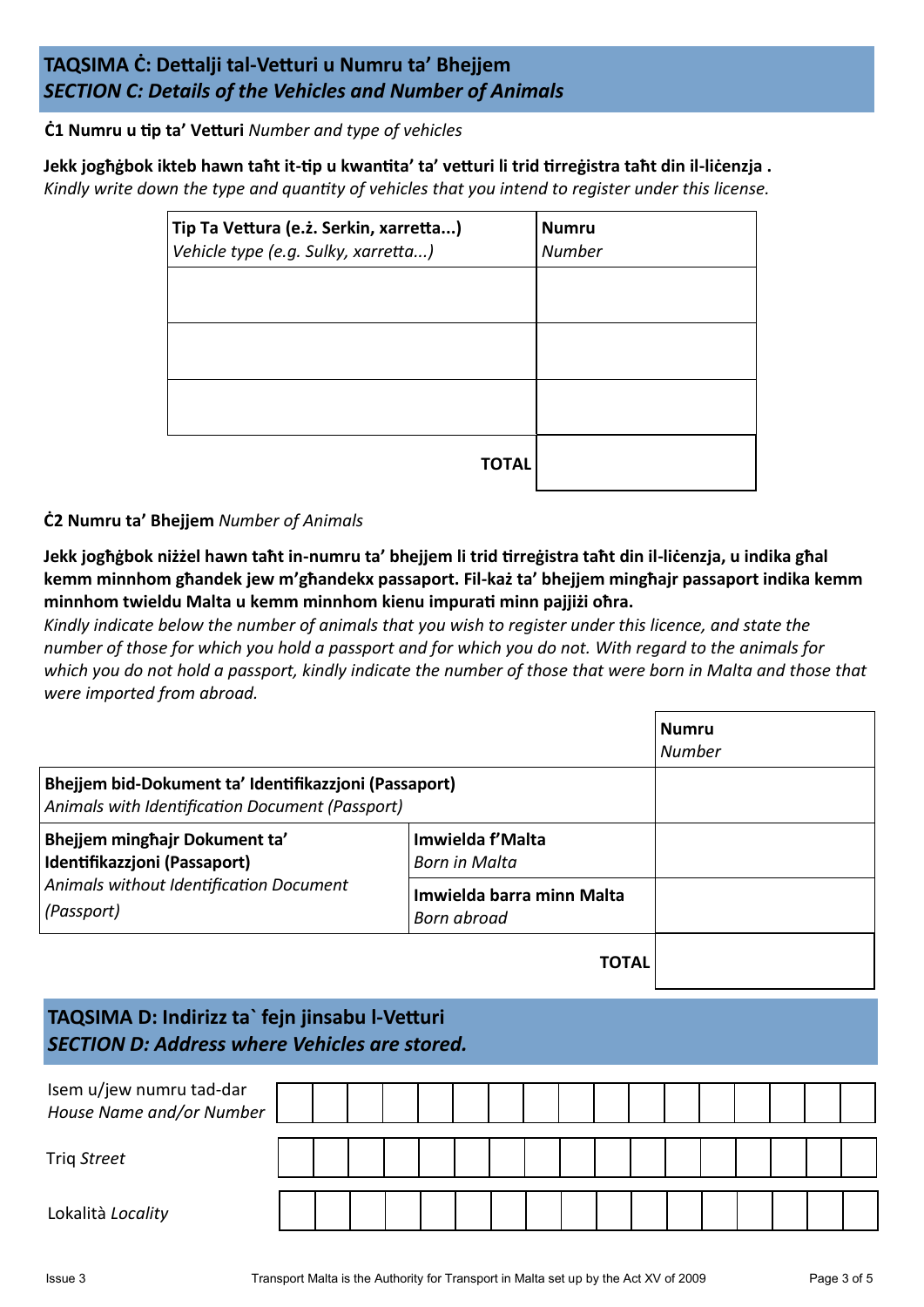## **TAQSIMA E: Dikjarazzjoni** *SECTION E: Declaration*

Jiena niddikjara li l-informazzjoni mogħtija f'din l-applikazzjoni hija korretta u vera. Jien nifhem li l-liċenzja tista' tiġi revokata u tista' tittieħed azzjoni kriminali kontrija jekk xi dettalji huma foloz jew jiżgwidaw. Niddikjara wkoll li jiena rrid napplika għal Liċenzja tat-Tip 'D' u li nagħraf sewwa l-obbligi u r-rekwiżiti legali ta' din il-Liċenzja*.*

*I declare that the information given in this application is correct and true. I understand that the licence may be revoked and criminal action may be taken against me if any of the details are false or misleading. I also declare my intention to apply for a Type 'D' Licence, and that I am fully aware of the legal obligations and requirements of this Licence.*

| Isem u Kunjom<br>Name & Surname                             |  |  |  |  |                 |  |  |  |  |  |  |  |           |  |  |  |
|-------------------------------------------------------------|--|--|--|--|-----------------|--|--|--|--|--|--|--|-----------|--|--|--|
| Numru tal-Karta tal-Identità<br><b>Identity Card Number</b> |  |  |  |  | Firma Signature |  |  |  |  |  |  |  |           |  |  |  |
|                                                             |  |  |  |  |                 |  |  |  |  |  |  |  | Data Date |  |  |  |

**TAQSIMA F: Dokumentazzjoni bħala prova** *(fejn applikabbli) SECTION F: Supporting Documentation (where applicable)*

Formola ADV-Ż1 meta l-applikazzjoni ma tkunx ippreżentata minn Individwu jew Negozjant Waħdu *Application form ADV-Z1 when application is not submitted by an Individual or Sole Trader*

| Formola ADV-Ż2 Certifikat tal-Kundizzjoni Fizika Generali ta' Bhima ghal kull bhima li se tirregistra |
|-------------------------------------------------------------------------------------------------------|
| Form ADV-Z2 Animal's General Physical Health Certificate for each animal that is being registered     |

Kopja tad-dokument ta' identifikazzjoni (passaport) għal kull bhima li se tirreġistra; jew prova/dikkjarazzjoni li applikajt jew qed tapplika għal dokument ta' identifikazzjoni ġdid. *Copy of the identification document (passport) for each animal that is being registered; or a proof/ declaration that you have applied or you are going to apply for a new identification document.*

Kopja taċ-ċertifikat ta' assigurazzjoni tal-vetturi miġbuda minn bhima li se tirreġistra *Copy of the insurance certificate for the animal-drawn vehicles that are being registered*

**TAQSIMA G: Drittijiet li għandhom jitħallsu mal-ġbir tal-liċenzja u pjanċi** *SECTION G: Applicable Fees to be paid when collecting licence and plates*

| Hrug ta' Licenzja tat-tip 'D' ghal vettura wahda biss. Issue of a type 'D' Licence for one vehicle only.                | €5  |
|-------------------------------------------------------------------------------------------------------------------------|-----|
| Hrug ta' Licenzja tat-tip 'D' ghal iktar minn vettura wahda . Issue of a type 'D' Licence for more than<br>one vehicle. | €10 |
| Pjanca bin-numri ta' identifikazzjoni ghal licenzja tat-tip 'D'. Identification Number plate for type 'D' Licence.      | €12 |

## **DATA PROTECTION PRIVACY NOTICE OVERLEAF**